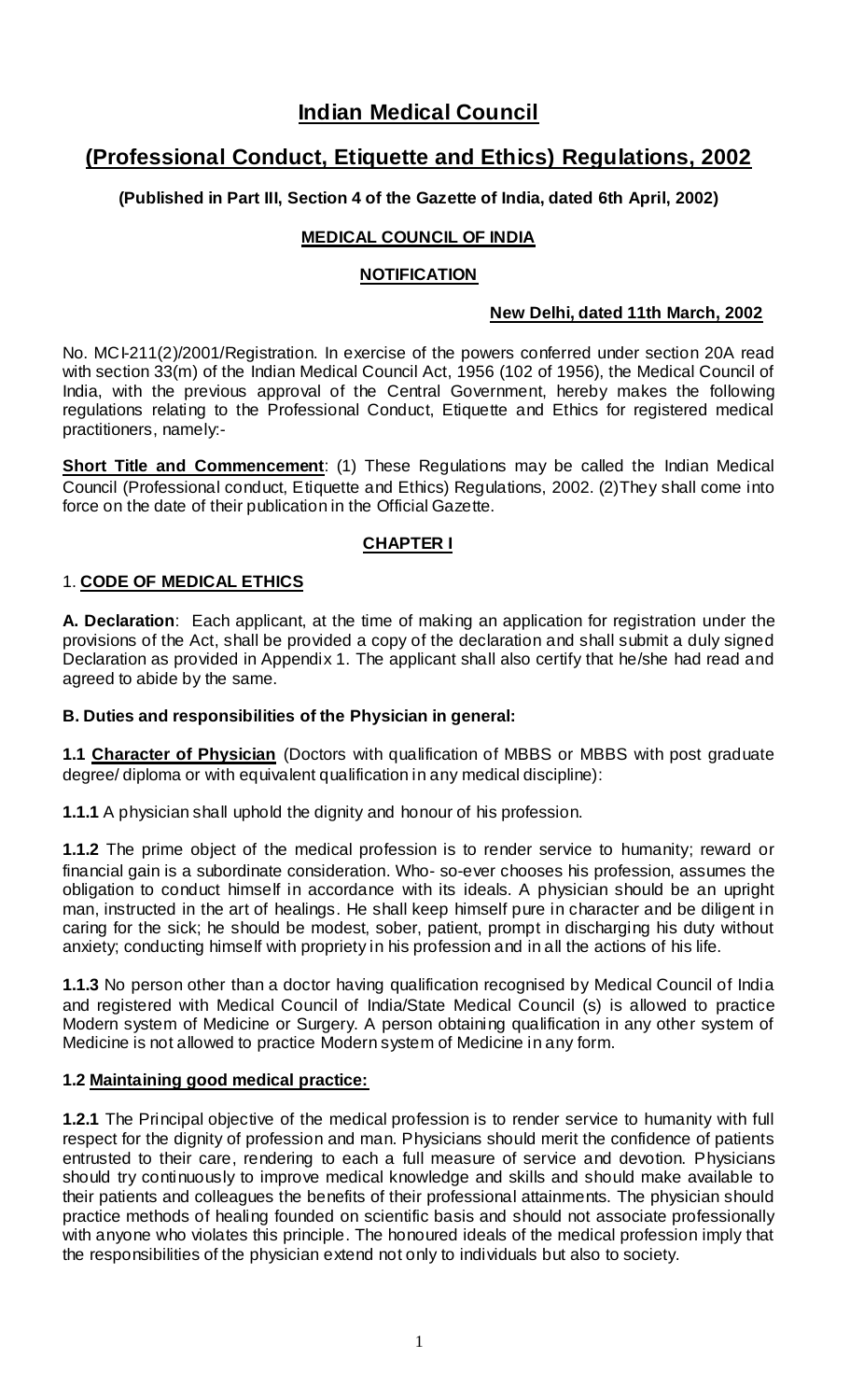**1.2.2** Membership in Medical Society: For the advancement of his profession, a physician should affiliate with associations and societies of allopathic medical professions and involve actively in the functioning of such bodies.

**1.2.3** A Physician should participate in professional meetings as part of Continuing Medical Education programmes, for at least 30 hours every five years, organized by reputed professional academic bodies or any other authorized organisations. The compliance of this requirement shall be informed regularly to Medical Council of India or the State Medical Councils as the case may be.

# **1.3 Maintenance of medical records**:

**1.3.1** Every physician shall maintain the medical records pertaining to his / her indoor patients for a period of 3 years from the date of commencement of the treatment in a standard proforma laid down by the Medical Council of India and attached as Appendix 3.

**1.3.2.** If any request is made for medical records either by the patients / authorised attendant or legal authorities involved, the same may be duly acknowledged and documents shall be issued within the period of 72 hours.

**1.3.3** A Registered medical practitioner shall maintain a Register of Medical Certificates giving full details of certificates issued. When issuing a medical certificate he / she shall always enter the identification marks of the patient and keep a copy of the certificate. He / She shall not omit to record the signature and/or thumb mark, address and at least one identification mark of the patient on the medical certificates or report. The medical certificate shall be prepared as in Appendix 2.

**1.3.4** Efforts shall be made to computerize medical records for quick retrieval.

# **1.4 Display of registration numbers:**

**1.4.1** Every physician shall display the registration number accorded to him by the State Medical Council / Medical Council of India in his clinic and in all his prescriptions, certificates, money receipts given to his patients.

**1.4.2** Physicians shall display as suffix to their names only recognized medical degrees or such certificates/diplomas and memberships/honours which confer professional knowledge or recognizes any exemplary qualification/achievements.

**1.5 Use of Generic names of drugs:** Every physician should, as far as possible, prescribe drugs with generic names and he / she shall ensure that there is a rational prescription and use of drugs.

**1.6 Highest Quality Assurance in patient care**: Every physician should aid in safeguarding the profession against admission to it of those who are deficient in moral character or education. Physician shall not employ in connection with his professional practice any attendant who is neither registered nor enlisted under the Medical Acts in force and shall not permit such persons to attend, treat or perform operations upon patients wherever professional discretion or skill is required.

**1.7 Exposure of Unethical Conduct**: A Physician should expose, without fear or favour, incompetent or corrupt, dishonest or unethical conduct on the part of members of the profession.

**1.8 Payment of Professional Services**: The physician, engaged in the practice of medicine shall give priority to the interests of patients. The personal financial interests of a physician should not conflict with the medical interests of patients. A physician should announce his fees before rendering service and not after the operation or treatment is under way. Remuneration received for such services should be in the form and amount specifically announced to the patient at the time the service is rendered. It is unethical to enter into a contract of "no cure no payment". Physician rendering service on behalf of the state shall refrain from anticipating or accepting any consideration.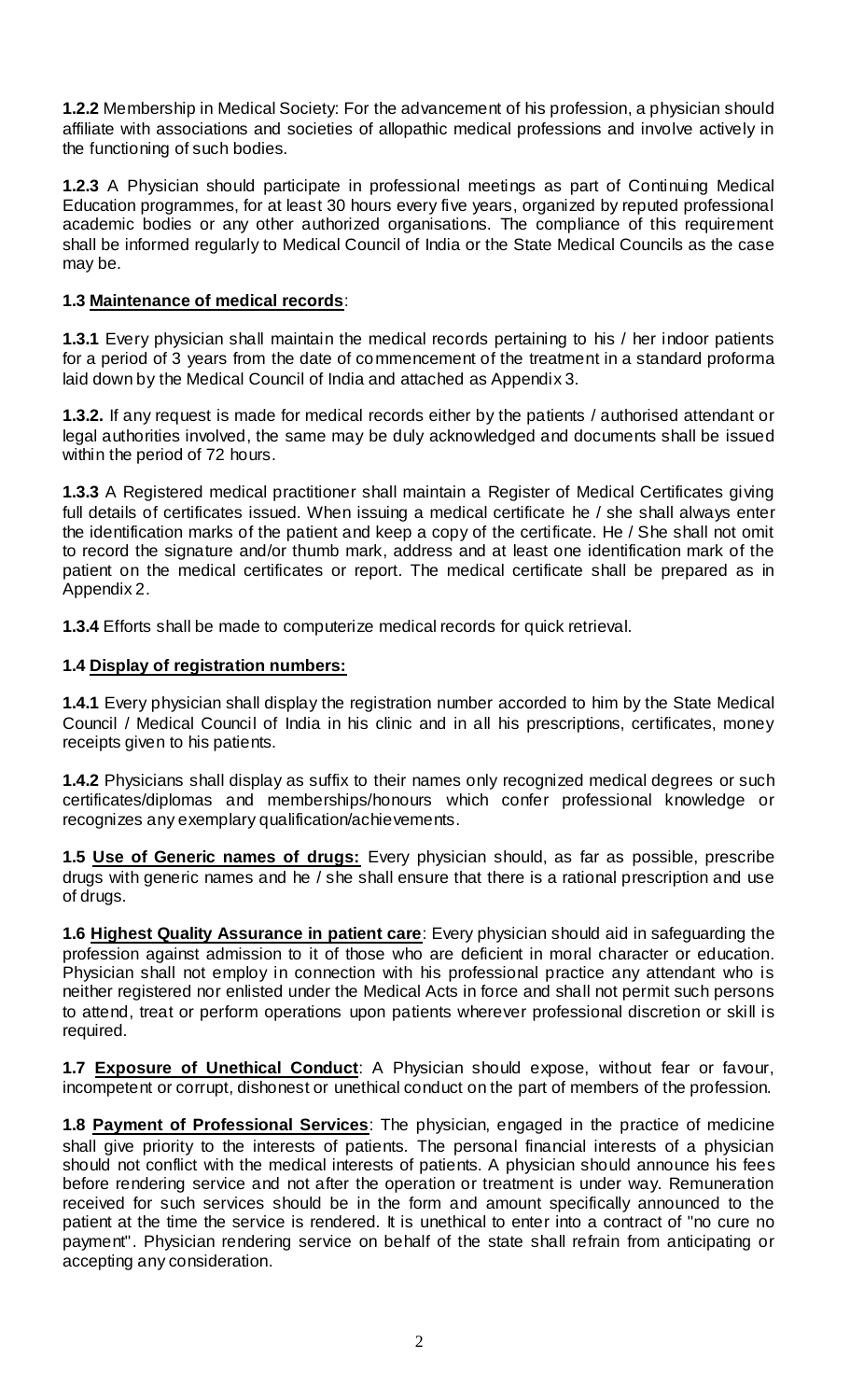**1.9 Evasion of Legal Restrictions**: The physician shall observe the laws of the country in regulating the practice of medicine and shall also not assist others to evade such laws. He should be cooperative in observance and enforcement of sanitary laws and regulations in the interest of public health. A physician should observe the provisions of the State Acts like Drugs and Cosmetics Act, 1940; Pharmacy Act, 1948; Narcotic Drugs and Psychotropic substances Act, 1985; Medical Termination of Pregnancy Act, 1971; Transplantation of Human Organ Act, 1994; Mental Health Act, 1987; Environmental Protection Act, 1986; Pre–natal Sex Determination Test Act, 1994; Drugs and Magic Remedies (Objectionable Advertisement) Act, 1954; Persons with Disabilities (Equal Opportunities and Full Participation) Act, 1995 and Bio - Medical Waste (Management and Handling) Rules, 1998 and such other Acts, Rules, Regulations made by the Central/State Governments or local Administrative Bodies or any other relevant Act relating to the protection and promotion of public health.

# **CHAPTER 2**

# **2. DUTIES OF PHYSICIANS TO THEIR PATIENTS**

### **2.1 Obligations to the Sick**

**2.1.1** Though a physician is not bound to treat each and every person asking his services, he should not only be ever ready to respond to the calls of the sick and the injured, but should be mindful of the high character of his mission and the responsibility he discharges in the course of his professional duties. In his treatment, he should never forget that the health and the lives of those entrusted to his care depend on his skill and attention. A physician should endeavour to add to the comfort of the sick by making his visits at the hour indicated to the patients. A physician advising a patient to seek service of another physician is acceptable, however, in case of emergency a physician must treat the patient. No physician shall arbitrarily refuse treatment to a patient. However for good reason, when a patient is suffering from an ailment which is not within the range of experience of the treating physician, the physician may refuse treatment and refer the patient to another physician.

**2.1.2** Medical practitioner having any incapacity detrimental to the patient or which can affect his performance vis-à-vis the patient is not permitted to practice his profession

**2.2 Patience, Delicacy and Secrecy** : Patience and delicacy should characterize the physician. Confidences concerning individual or domestic life entrusted by patients to a physician and defects in the disposition or character of patients observed during medical attendance should never be revealed unless their revelation is required by the laws of the State. Sometimes, however, a physician must determine whether his duty to society requires him to employ knowledge, obtained through confidence as a physician, to protect a healthy person against a communicable disease to which he is about to be exposed. In such instance, the physician should act as he would wish another to act toward one of his own family in like circumstances.

**2.3 Prognosis**: The physician should neither exaggerate nor minimize the gravity of a patient"s condition. He should ensure himself that the patient, his relatives or his responsible friends have such knowledge of the patient's condition as will serve the best interests of the patient and the family.

**2.4 The Patient must not be neglected**: A physician is free to choose whom he will serve. He should, however, respond to any request for his assistance in an emergency. Once having undertaken a case, the physician should not neglect the patient, nor should he withdraw from the case without giving adequate notice to the patient and his family. Provisionally or fully registered medical practitioner shall not willfully commit an act of negligence that may deprive his patient or patients from necessary medical care.

**2.5 Engagement for an Obstetric case**: When a physician who has been engaged to attend an obstetric case is absent and another is sent for and delivery accomplished, the acting physician is entitled to his professional fees, but should secure the patient"s consent to resign on the arrival of the physician engaged.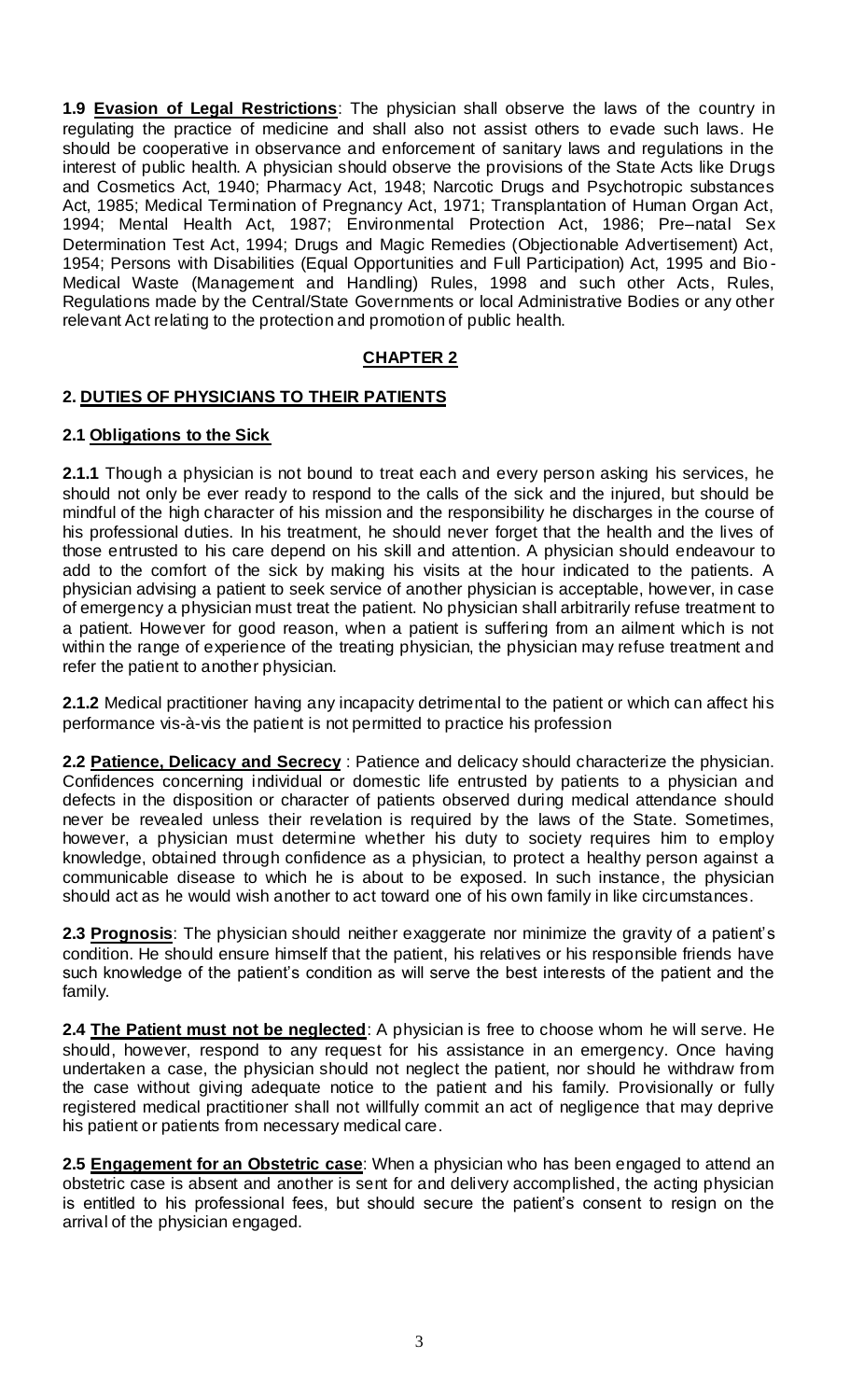# **CHAPTER 3**

# **3. DUTIES OF PHYSICIAN IN CONSULTATION**

# **3.1 Unnecessary consultations should be avoided:**

**3.1.1** However in case of serious illness and in doubtful or difficult conditions, the physician should request consultation, but under any circumstances such consultation should be justifiable and in the interest of the patient only and not for any other consideration.

**3.1.2** Consulting pathologists /radiologists or asking for any other diagnostic Lab investigation should be done judiciously and not in a routine manner.

**3.2 Consultation for Patient's Benefit**: In every consultation, the benefit to the patient is of foremost importance. All physicians engaged in the case should be frank with the patient and his attendants.

**3.3 Punctuality in Consultation**: Utmost punctuality should be observed by a physician in making themselves available for consultations.

# **3.4 Statement to Patient after Consultation:**

**3.4.1** All statements to the patient or his representatives should take place in the presence of the consulting physicians, except as otherwise agreed. The disclosure of the opinion to the patient or his relatives or friends shall rest with the medical attendant.

**3.4.2** Differences of opinion should not be divulged unnecessarily but when there is irreconcilable difference of opinion the circumstances should be frankly and impartially explained to the patient or his relatives or friends. It would be opened to them to seek further advice as they so desire.

**3.5 Treatment after Consultation:** No decision should restrain the attending physician from making such subsequent variations in the treatment if any unexpected change occurs, but at the next consultation, reasons for the variations should be discussed/ explained. The same privilege, with its obligations, belongs to the consultant when sent for in an emergency during the absence of attending physician. The attending physician may prescribe medicine at any time for the patient, whereas the consultant may prescribe only in case of emergency or as an expert when called for.

**3.6 Patients Referred to Specialists**: When a patient is referred to a specialist by the attending physician, a case summary of the patient should be given to the specialist, who should communicate his opinion in writing to the attending physician.

### **3.7 Fees and other charges**:

**3.7.1** A physician shall clearly display his fees and other charges on the board of his chamber and/or the hospitals he is visiting. Prescription should also make clear if the Physician himself dispensed any medicine.

**3.7.2** A physician shall write his name and designation in full along with registration particulars in his prescription letter head.

Note: In Government hospital where the patient–load is heavy, the name of the prescribing doctor must be written below his/her signature.

# **CHAPTER 4**

# **4. RESPONSIBILITIES OF PHYSICIANS TO EACH OTHER**

**4.1 Dependence of Physicians on each other :** A physician should consider it as a pleasure and privilege to render gratuitous service to all physicians and their immediate family dependants.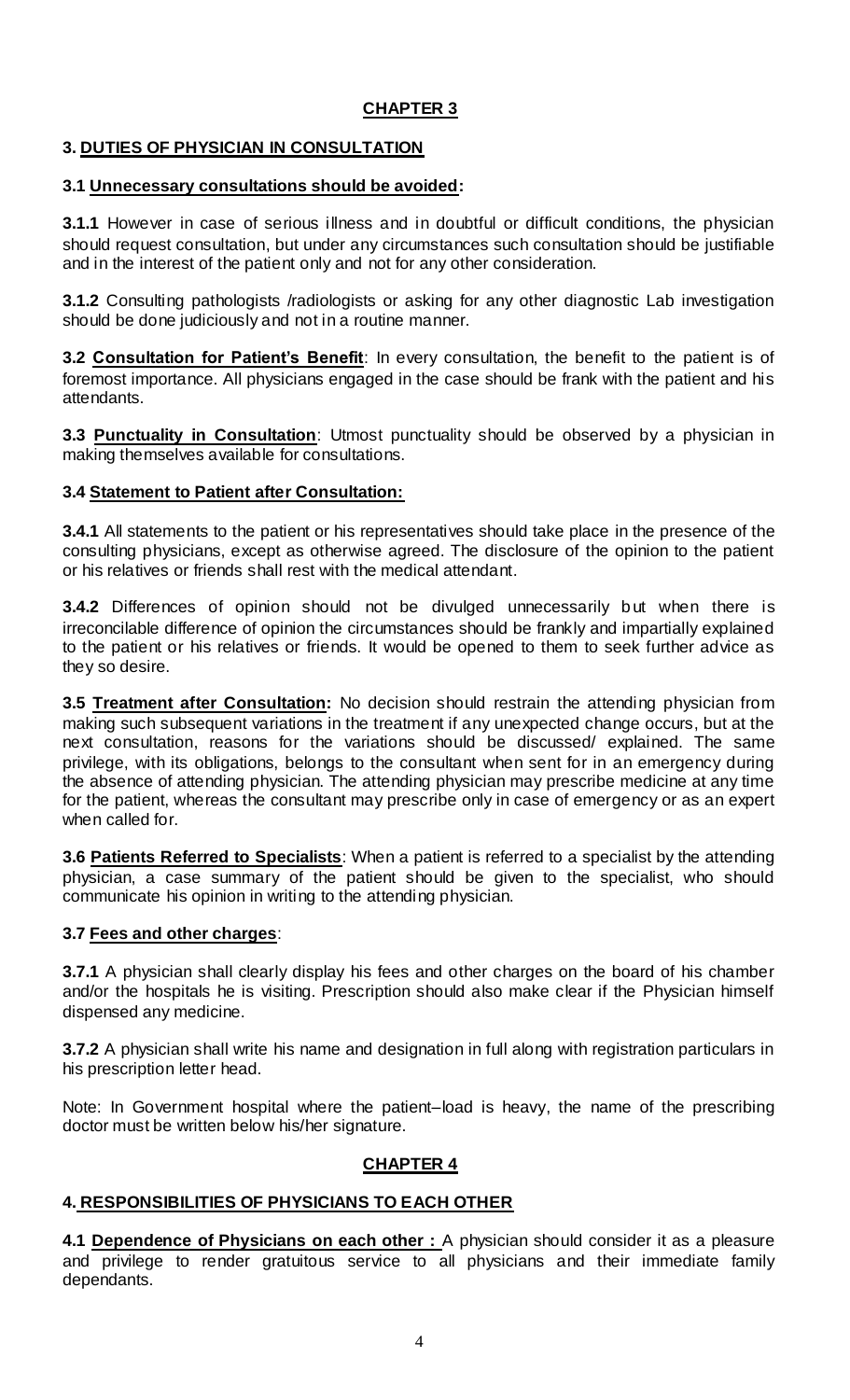**4.2 Conduct in consultation** : In consultations, no insincerity, rivalry or envy should be indulged in. All due respect should be observed towards the physician in-charge of the case and no statement or remark be made, which would impair the confidence reposed in him. For this purpose no discussion should be carried on in the presence of the patient or his representatives.

**4.3 Consultant not to take charge of the case**: When a physician has been called for consultation, the Consultant should normally not take charge of the case, especially on the solicitation of the patient or friends. The Consultant shall not criticize the referring physician. He / she shall discuss the diagnosis treatment plan with the referring physician.

**4.4 Appointment of Substitute**: Whenever a physician requests another physician to attend his patients during his temporary absence from his practice, professional courtesy requires the acceptance of such appointment only when he has the capacity to discharge the additional responsibility along with his / her other duties. The physician acting under such an appointment should give the utmost consideration to the interests and reputation of the absent physician and all such patients should be restored to the care of the latter upon his/her return.

**4.5 Visiting another Physician's Case**: When it becomes the duty of a physician occupying an official position to see and report upon an illness or injury, he should communicate to the physician in attendance so as to give him an option of being present. The medical officer / physician occupying an official position should avoid remarks upon the diagnosis or the treatment that has been adopted.

# **CHAPTER 5**

# **5 DUTIES OF PHYSICIAN TO THE PUBLIC AND TO THE PARAMEDICAL PROFESSION**

**5.1 Physicians as Citizens**: Physicians, as good citizens, possessed of special training should disseminate advice on public health issues. They should play their part in enforcing the laws of the community and in sustaining the institutions that advance the interests of humanity. They should particularly co-operate with the authorities in the administration of sanitary/public health laws and regulations.

**5.2 Public and Community Health**: Physicians, especially those engaged in public health work, should enlighten the public concerning quarantine regulations and measures for the prevention of epidemic and communicable diseases. At all times the physician should notify the constituted public health authorities of every case of communicable disease under his care, in accordance with the laws, rules and regulations of the health authorities. When an epidemic occurs a physician should not abandon his duty for fear of contracting the disease himself.

**5.3 Pharmacists / Nurses**: Physicians should recognize and promote the practice of different paramedical services such as, pharmacy and nursing as professions and should seek their cooperation wherever required.

# **CHAPTER 6**

**6. UNETHICAL ACTS :** A physician shall not aid or abet or commit any of the following acts which shall be construed as unethical -

### **6.1 Advertising:**

**6.1.1** Soliciting of patients directly or indirectly, by a physician, by a group of physicians or by institutions or organisations is unethical. A physician shall not make use of him / her (or his / her name) as subject of any form or manner of advertising or publicity through any mode either alone or in conjunction with others which is of such a character as to invite attention to him or to his professional position, skill, qualification, achievements, attainments, specialities, appointments, associations, affiliations or honours and/or of such character as would ordinarily result in his self aggrandizement. A physician shall not give to any person, whether for compensation or otherwise, any approval, recommendation, endorsement, certificate, report or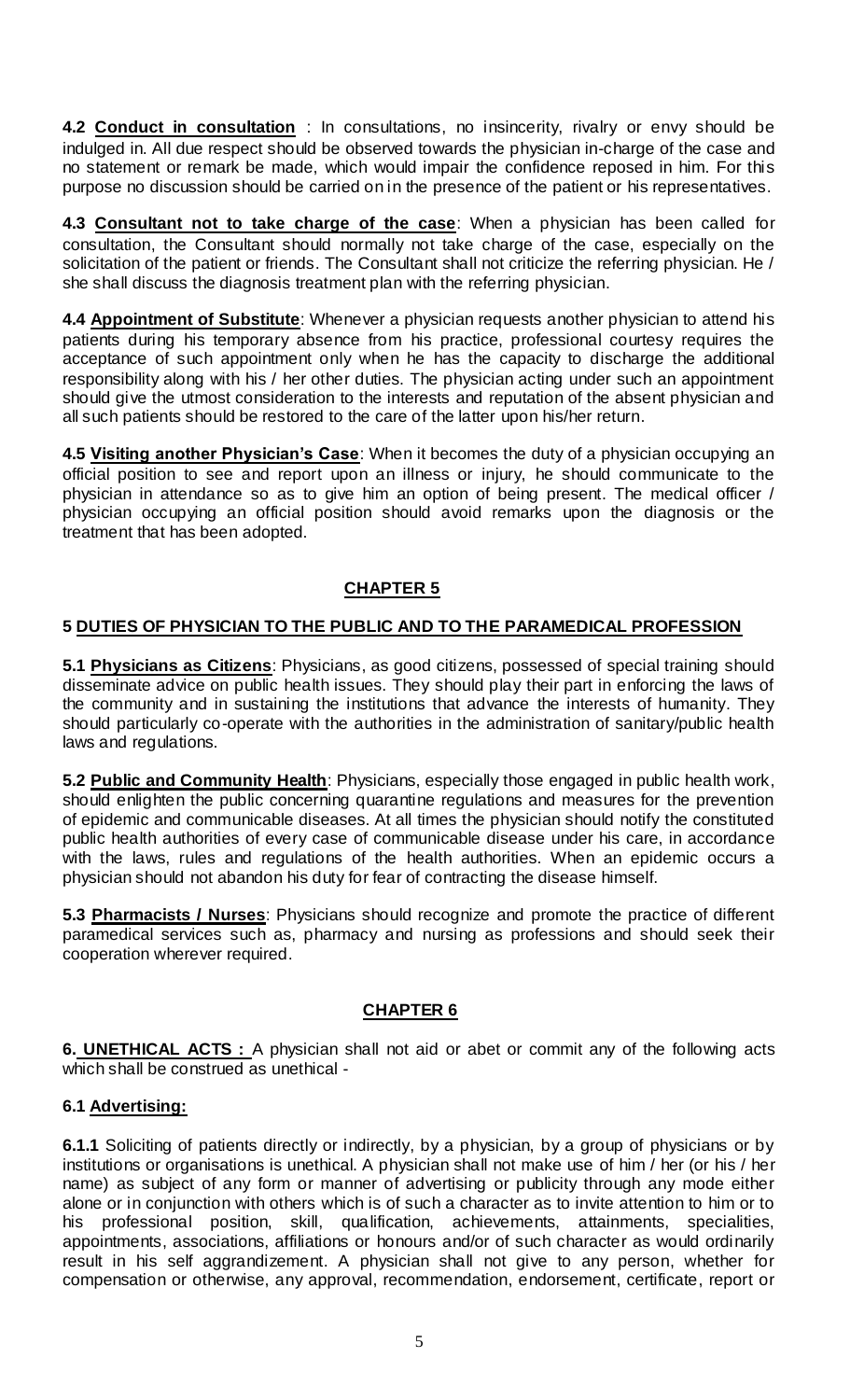statement with respect of any drug, medicine, nostrum remedy, surgical, or therapeutic article, apparatus or appliance or any commercial product or article with respect of any property, quality or use thereof or any test, demonstration or trial thereof, for use in connection with his name, signature, or photograph in any form or manner of advertising through any mode nor shall he boast of cases, operations, cures or remedies or permit the publication of report thereof through any mode. A medical practitioner is however permitted to make a formal announcement in press regarding the following:

- (1) On starting practice.
- (2) On change of type of practice.
- (3) On changing address.
- (4) On temporary absence from duty.
- (5) On resumption of another practice.
- (6) On succeeding to another practice.
- (7) Public declaration of charges.

**6.1.2** Printing of self photograph, or any such material of publicity in the letter head or on sign board of the consulting room or any such clinical establishment shall be regarded as acts of self advertisement and unethical conduct on the part of the physician. However, printing of sketches, diagrams, picture of human system shall not be treated as unethical.

**6.2 Patent and Copy rights**: A physician may patent surgical instruments, appliances and medicine or Copyright applications, methods and procedures. However, it shall be unethical if the benefits of such patents or copyrights are not made available in situations where the interest of large population is involved.

**6.3 Running an open shop (Dispensing of Drugs and Appliances by Physicians):** - A physician should not run an open shop for sale of medicine for dispensing prescriptions prescribed by doctors other than himself or for sale of medical or surgical appliances. It is not unethical for a physician to prescribe or supply drugs, remedies or appliances as long as there is no exploitation of the patient. Drugs prescribed by a physician or brought from the market for a patient should explicitly state the proprietary formulae as well as generic name of the drug.

#### **6.4 Rebates and Commission:**

**6.4.1** A physician shall not give, solicit, or receive nor shall he offer to give solicit or receive, any gift, gratuity, commission or bonus in consideration of or return for the referring, recommending or procuring of any patient for medical, surgical or other treatment. A physician shall not directly or indirectly, participate in or be a party to act of division, transfe rence, assignment, subordination, rebating, splitting or refunding of any fee for medical, surgical or other treatment.

**6.4.2** Provisions of para 6.4.1 shall apply with equal force to the referring, recommending or procuring by a physician or any person, specimen or material for diagnostic purposes or other study / work. Nothing in this section, however, shall prohibit payment of salaries by a qualified physician to other duly qualified person rendering medical care under his supervision.

**6.5 Secret Remedies**: The prescribing or dispensing by a physician of secret remedial agents of which he does not know the composition, or the manufacture or promotion of their use is unethical and as such prohibited. All the drugs prescribed by a physician should always carry a proprietary formula and clear name.

**6.6 Human Rights**: The physician shall not aid or abet torture nor shall he be a party to either infliction of mental or physical trauma or concealment of torture inflicted by some other person or agency in clear violation of human rights.

**6.7 Euthanasia**: Practicing euthanasia shall constitute unethical conduct. However on specific occasion, the question of withdrawing supporting devices to sustain cardio-pulmonary function even after brain death, shall be decided only by a team of doctors and not merely by the treating physician alone. A team of doctors shall declare withdrawal of support system. Such team shall consist of the doctor in charge of the patient, Chief Medical Officer / Medical Officer in charge of the hospital and a doctor nominated by the in-charge of the hospital from the hospital staff or in accordance with the provisions of the Transplantation of Human Organ Act, 1994.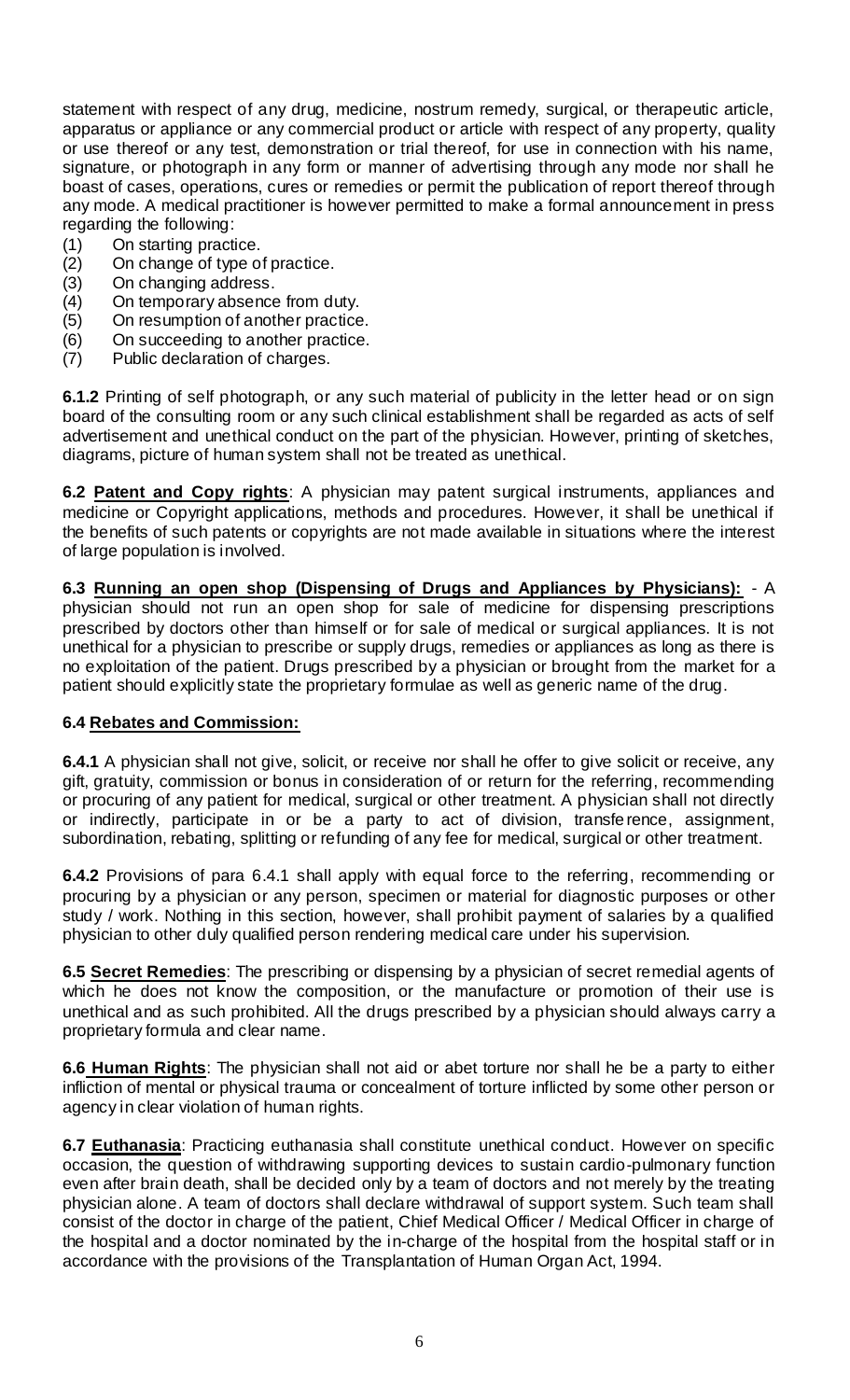*The Clause No. 6.8, as under, is included in terms of Notification published on 14.12.2009 in Gazette of India & the same is also enclosed as [Annexure -](Gazette%20Notifications%20-%20Amendments/Ethics%20-%2010.12.2009.pdf) I.*

*"6.8 Code of conduct for doctors and professional association of doctors in their relationship with pharmaceutical and allied health sector industry.*

*6.8.1 In dealing with Pharmaceutical and allied health sector industry, a medical practitioner shall follow and adhere to the stipulations given below:-*

*a) Gifts: A medical practitioner shall not receive any gift from any pharmaceutical or allied health care industry and their sales people or representatives.* 

*b) Travel facilities: A medical practitioner shall not accept any travel facility inside the country or outside, including rail, air, ship , cruise tickets, paid vacations etc. from any pharmaceutical or allied healthcare industry or their representatives for self and family members for vacation or for attending conferences, seminars, workshops, CME programme etc as a delegate.*

*c) Hospitality: A medical practitioner shall not accept individually any hospitality like hotel accommodation for self and family members under any pretext.*

*d) Cash or monetary grants: A medical practitioner shall not receive any cash or monetary grants from any pharmaceutical and allied healthcare industry for individual purpose in individual capacity under any pretext. Funding for medical research, study etc. can only be received through approved institutions by modalities laid down by law / rules / guidelines adopted by such approved institutions, in a transparent manner. It shall always be fully disclosed.* 

*e) Medical Research: A medical practitioner may carry out, participate in, work in research projects funded by pharmaceutical and allied healthcare industries. A medical practitioner is obliged to know that the fulfillment of the following items (i) to (vii) will be an imperative for undertaking any research assignment / project funded by industry – for being proper and ethical. Thus, in accepting such a position a medical practitioner shall:-*

*(i) Ensure that the particular research proposal(s) has the due permission from the competent concerned authorities.*

*(ii) Ensure that such a research project(s) has the clearance of national/ state / institutional ethics committees / bodies.*

*(iii) Ensure that it fulfils all the legal requirements prescribed for medical research.* 

*(iv) Ensure that the source and amount of funding is publicly disclosed at the beginning itself.* 

*(v) Ensure that proper care and facilities are provided to human volunteers, if they are necessary for the research project(s).* 

*(vi) Ensure that undue animal experimentations are not done and when these are necessary they are done in a scientific and a humane way.* 

*(vii) Ensure that while accepting such an assignment a medical practitioner shall have the freedom to publish the results of the research in the greater interest of the society by inserting such a clause in the MoU or any other document / agreement for any such assignment.*

*f) Maintaining Professional Autonomy: In dealing with pharmaceutical and allied healthcare industry a medical practitioner shall always ensure that there shall never be any compromise either with his / her own professional autonomy and / or with the autonomy and freedom of the medical institution.*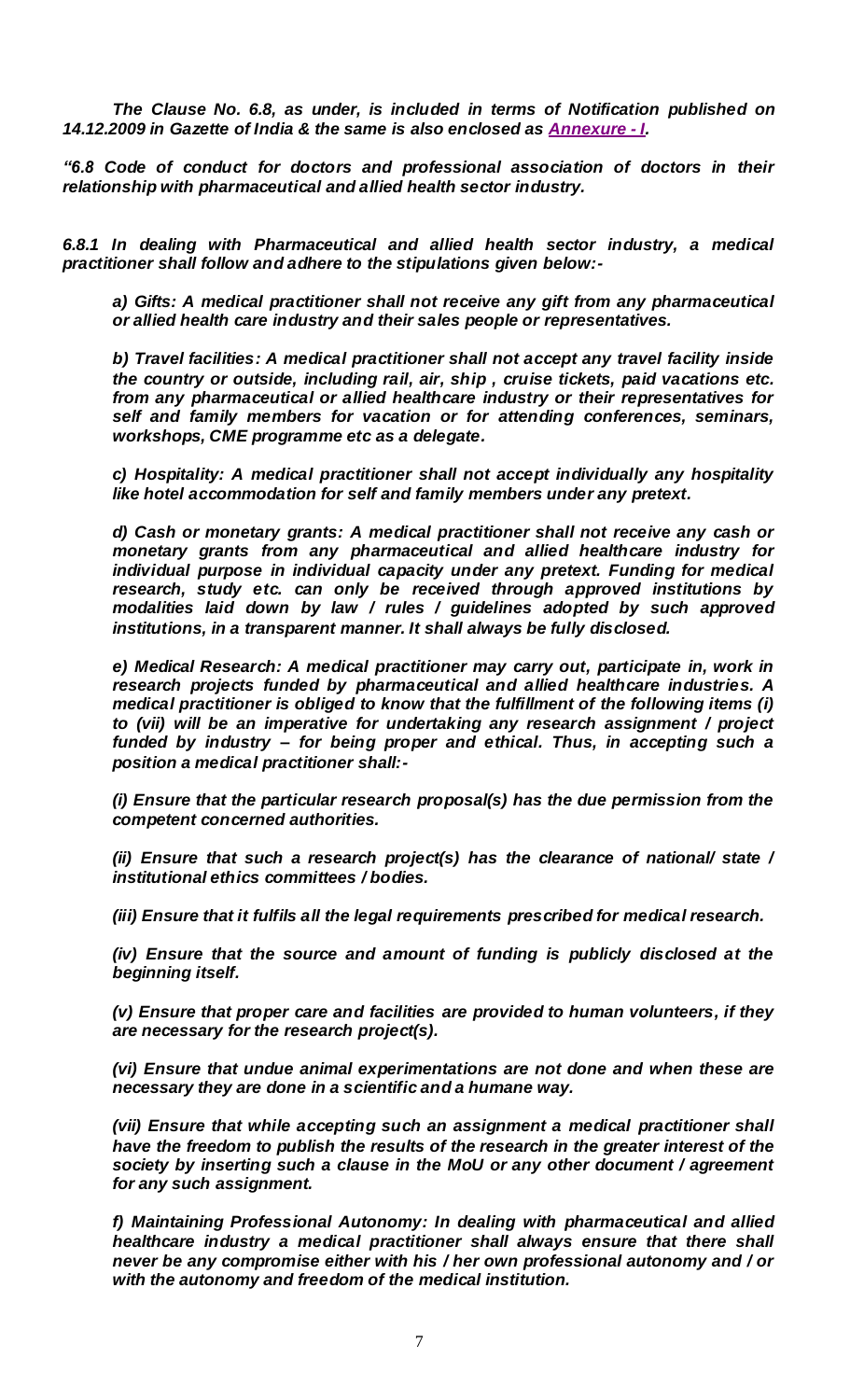*g) Affiliation: A medical practitioner may work for pharmaceutical and allied healthcare industries in advisory capacities, as consultants, as researchers, as treating doctors or in any other professional capacity. In doing so, a medical practitioner shall always:*

*(i) Ensure that his professional integrity and freedom are maintained.*

*(ii) Ensure that patients interest are not compromised in any way.*

*(iii) Ensure that such affiliations are within the law.*

*(iv) Ensure that such affiliations / employments are fully transparent and disclosed.* 

*h) Endorsement: A medical practitioner shall not endorse any drug or product of the industry publically. Any study conducted on the efficacy or otherwise of such products shall be presented to and / or through appropriate scientific bodies or published in appropriate scientific journals in a proper way".*

# **CHAPTER 7**

**7. MISCONDUCT** : The following acts of commission or omission on the part of a physician shall constitute professional misconduct rendering him/her liable for disciplinary action

**7.1 Violation of the Regulations**: If he/she commits any violation of these Regulations.

**7.2** If he/she does not maintain the medical records of his/her indoor patients for a period of three years as per regulation 1.3 and refuses to provide the same within 72 hours when the patient or his/her authorised representative makes a request for it as per the regulation 1.3.2.

**7.3** If he/she does not display the registration number accorded to him/her by the State Medical Council or the Medical Council of India in his clinic, prescriptions and certificates etc. issued by him or violates the provisions of regulation 1.4.2.

**7.4 Adultery or Improper Conduct**: Abuse of professional position by committing adultery or improper conduct with a patient or by maintaining an improper association with a patient will render a Physician liable for disciplinary action as provided under the Indian Medical Council Act, 1956 or the concerned State Medical Council Act.

7.5 Conviction by Court of Law: Conviction by a Court of Law for offences involving moral turpitude / Criminal acts.

**7.6 Sex Determination** Tests: On no account sex determination test shall be undertaken with the intent to terminate the life of a female foetus developing in her mother"s womb, unless there are other absolute indications for termination of pregnancy as specified in the Medical Termination of Pregnancy Act, 1971. Any act of termination of pregnancy of normal female foetus amounting to female foeticide shall be regarded as professional misconduct on the part of the physician leading to penal erasure besides rendering him liable to criminal proceedings as per the provisions of this Act.

**7.7 Signing Professional Certificates, Reports and other Documents**: Registered medical practitioners are in certain cases bound by law to give, or may from time to time be called upon or requested to give certificates, notification, reports and other documents of similar character signed by them in their professional capacity for subsequent use in the courts or for administrative purposes etc. Such documents, among others, include the ones given at Appendix –4. Any registered practitioner who is shown to have signed or given under his name and authority any such certificate, notification, report or document of a similar character which is untrue, misleading or improper, is liable to have his name deleted from the Register.

**7.8** A registered medical practitioner shall not contravene the provisions of the Drugs and Cosmetics Act and regulations made there under. Accordingly,

- a) Prescribing steroids/ psychotropic drugs when there is no absolute medical indication;
- b) Selling Schedule 'H' & 'L' drugs and poisons to the public except to his patient;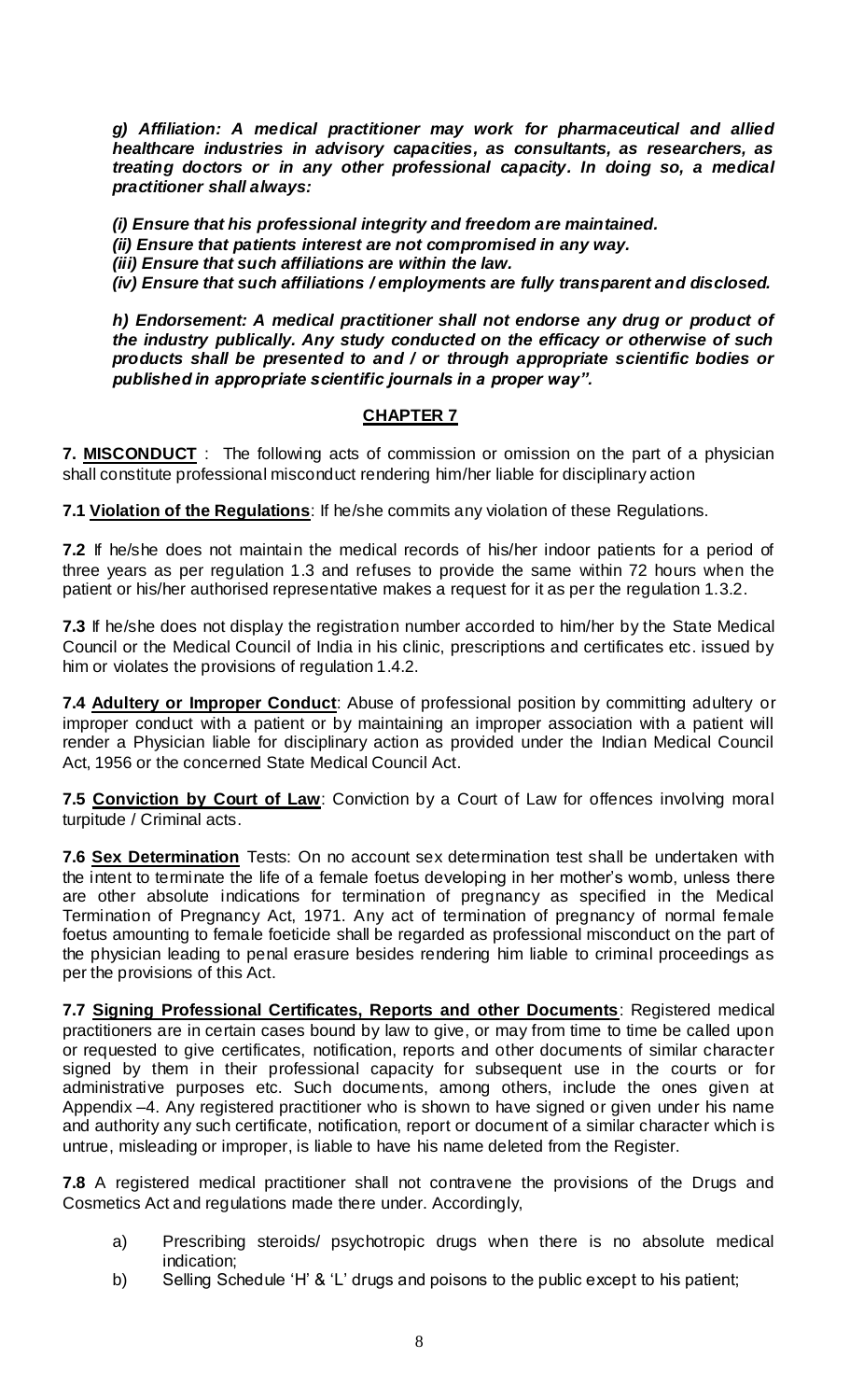in contravention of the above provisions shall constitute gross professional misconduct on the part of the physician.

**7.9** Performing or enabling unqualified person to perform an abortion or any illegal operation for which there is no medical, surgical or psychological indication.

**7.10** A registered medical practitioner shall not issue certificates of efficiency in modern medicine to unqualified or non-medical person.

(Note: The foregoing does not restrict the proper training and instruction of bonafide students, midwives, dispensers, surgical attendants, or skilled mechanical and technical assistants and therapy assistants under the personal supervision of physicians.)

**7.11** A physician should not contribute to the lay press articles and give interviews regarding diseases and treatments which may have the effect of advertising himself or soliciting practices; but is open to write to the lay press under his own name on matters of public health, hygienic living or to deliver public lectures, give talks on the radio/TV/internet chat for the same purpose and send announcement of the same to lay press.

**7.12** An institution run by a physician for a particular purpose such as a maternity home, nursing home, private hospital, rehabilitation centre or any type of training institution etc. may be advertised in the lay press, but such advertisements should not contain anything more than the name of the institution, type of patients admitted, type of training and other facilities offered and the fees.

**7.13** It is improper for a physician to use an unusually large sign board and write on it anything other than his name, qualifications obtained from a University or a statutory body, titles and name of his speciality, registration number including the name of the State Medical Council under which registered. The same should be the contents of his prescription papers. It is improper to affix a sign-board on a chemist's shop or in places where he does not reside or work.

**7.14** The registered medical practitioner shall not disclose the secrets of a patient that have been learnt in the exercise of his / her profession except –

- i) in a court of law under orders of the Presiding Judge;
- ii) in circumstances where there is a serious and identified risk to a specific person and / or community; and
- iii) notifiable diseases.

In case of communicable / notifiable diseases, concerned public health authorities should be informed immediately.

**7.15** The registered medical practitioner shall not refuse on religious grounds alone to give assistance in or conduct of sterility, birth control, circumcision and medical termination of Pregnancy when there is medical indication, unless the medical practitioner feels himself/herself incompetent to do so.

**7.16** Before performing an operation the physician should obtain in writing the consent from the husband or wife, parent or guardian in the case of minor, or the patient himself as the case may be. In an operation which may result in sterility the consent of both husband and wife is needed.

**7.17** A registered medical practitioner shall not publish photographs or case reports of his / her patients without their permission, in any medical or other journal in a manner by which their identity could be made out. If the identity is not to be disclosed, the consent is not needed.

**7.18** In the case of running of a nursing home by a physician and employing assistants to help him / her, the ultimate responsibility rests on the physician.

**7.19** A Physician shall not use touts or agents for procuring patients.

**7.20** A Physician shall not claim to be specialist unless he has a special qualification in that branch.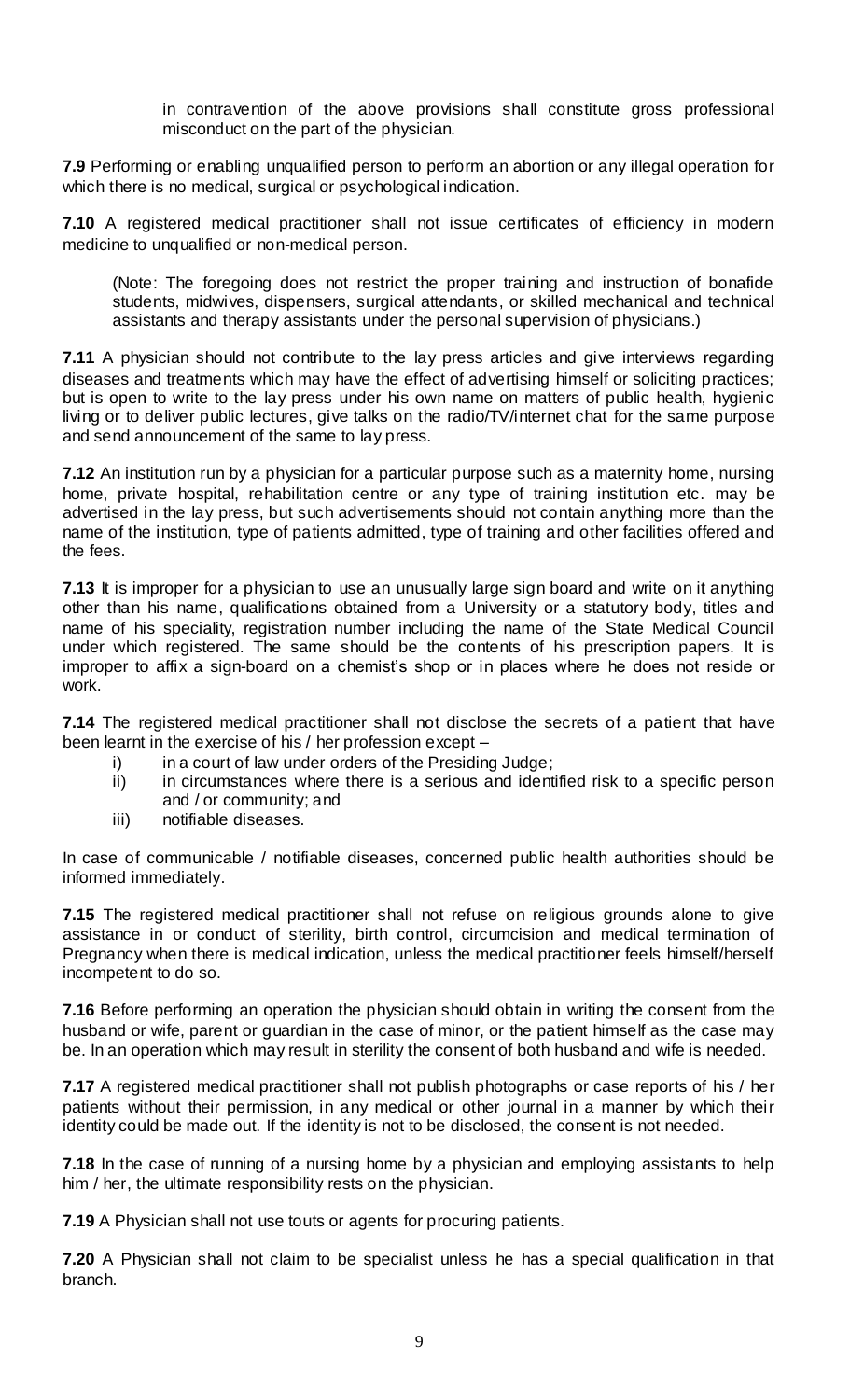**7.21** No act of invitro fertilization or artificial insemination shall be undertaken without the informed consent of the female patient and her spouse as well as the donor. Such consent shall be obtained in writing only after the patient is provided, at her own level of comprehension, with sufficient information about the purpose, methods, risks, inconveniences, disappointments of the procedure and possible risks and hazards.

**7.22** Research: Clinical drug trials or other research involving patients or volunteers as per the guidelines of ICMR can be undertaken, provided ethical considerations are borne in mind. Violation of existing ICMR guidelines in this regard shall constitute misconduct. Consent taken from the patient for trial of drug or therapy which is not as per the guidelines shall also be construed as misconduct.

#### *The following Clause No. 7.23 & 7.24 are deleted in terms of Notification published on 22.02.2003 in Gazette of India & the same is also enclosed as [Annexure -](Gazette%20Notifications%20-%20Amendments/Ethics%20-%2022.02.2003.doc) II.*

**7.23** If a physician posted in rural area is found absent on more than two occasions during inspection by the Head of the District Health Authority or the Chairman, Zila Parishad, the same shall be construed as a misconduct if it is recommended to the Medical Council of India/State Medical Council by the State Government for action under these Regulations.

**7.24** If a physician posted in a medical college/institution both as teaching faculty or otherwise shall remain in hospital/college during the assigned duty hours. If they are found absent on more than two occasions during this period, the same shall be construed as a misconduct if it is certified by the Principal/Medical Superintendent and forwarded through the State Government to Medical Council of India/State Medical Council for action under these Regulations.

# **CHAPTER 8**

# **8. PUNISHMENT AND DISCIPLINARY ACTION**

**8.1** It must be clearly understood that the instances of offences and of Professional misconduct which are given above do not constitute and are not intended to constitute a complete list of the infamous acts which calls for disciplinary action, and that by issuing this notice the Medical Council of India and or State Medical Councils are in no way precluded from considering and dealing with any other form of professional misconduct on the part of a registered practitioner. Circumstances may and do arise from time to time in relation to which there may occur questions of professional misconduct which do not come within any of these categories. Every care should be taken that the code is not violated in letter or spirit. In such instances as in all others, the Medical Council of India and/or State Medical Councils have to consider and decide upon the facts brought before the Medical Council of India and/or State Medical Councils.

**8.2** It is made clear that any complaint with regard to professional misconduct can be brought before the appropriate Medical Council for Disciplinary action. Upon receipt of any complaint of professional misconduct, the appropriate Medical Council would hold an enquiry and give opportunity to the registered medical practitioner to be heard in person or by pleader. If the medical practitioner is found to be guilty of committing professional misconduct, the appropriate Medical Council may award such punishment as deemed necessary or may direct the removal altogether or for a specified period, from the register of the name of the delinquent registered practitioner. Deletion from the Register shall be widely publicized in local press as well as in the publications of different Medical Associations/ Societies/Bodies.

**8.3** In case the punishment of removal from the register is for a limited period, the appropriate Council may also direct that the name so removed shall be restored in the register after the expiry of the period for which the name was ordered to be removed.

**8.4** Decision on complaint against delinquent physician shall be taken within a time limit of 6 months.

**8.5** During the pendency of the complaint the appropriate Council may restrain the physician from performing the procedure or practice which is under scrutiny.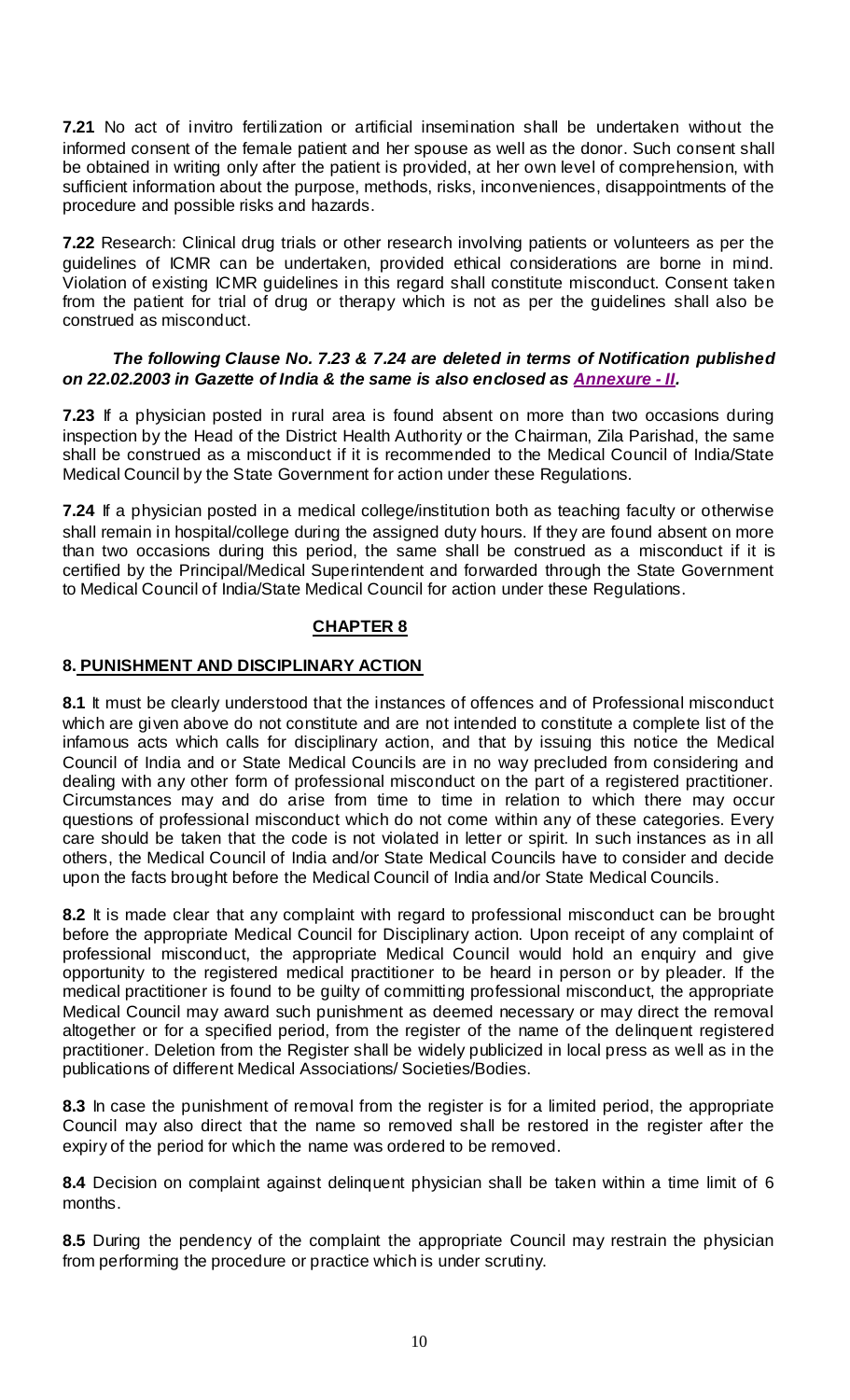**8.6** Professional incompetence shall be judged by peer group as per guidelines prescribed by Medical Council of India.

*8.7 The following Clause No. 8.7 & 8.8 are included in terms of Notification published on 27.05.2004 in Gazette of India & the same is also enclosed as [Annexure -](Gazette%20Notifications%20-%20Amendments/Ethics%20-%2027.05.2004.doc) III.*

*"8.7 Where either on a request or otherwise the Medical Council of India is informed that any complaint against a delinquent physician has not been decided by a State Medical Council within a period of six months from the date of receipt of complaint by it and further the MCI has reason to believe that there is no justified reason for not deciding the complaint within the said prescribed period, the Medical Council of India may-*

*(i) Impress upon the concerned State Medical council to conclude and decide the complaint within a time bound schedule;*

*(ii) May decide to withdraw the said complaint pending with the concerned State Medical Council straightaway or after the expiry of the period which had been stipulated by the MCI* in accordance with para(i) above, to itself and refer the same to the Ethical *Committee of the Council for its expeditious disposal in a period of not more than six months from the receipt of the complaint in the office of the Medical Council of India."* 

*"8.8 Any person aggrieved by the decision of the State Medical Council on any complaint against a delinquent physician, shall have the right to file an appeal to the MCI within a period of 60 days from the date of receipt of the order passed by the said Medical Council:* 

*Provided that the MCI may, if it is satisfied that the appellant was prevented by sufficient cause from presenting the appeal within the aforesaid period of 60 days, allow it to be presented within a further period of 60 days.*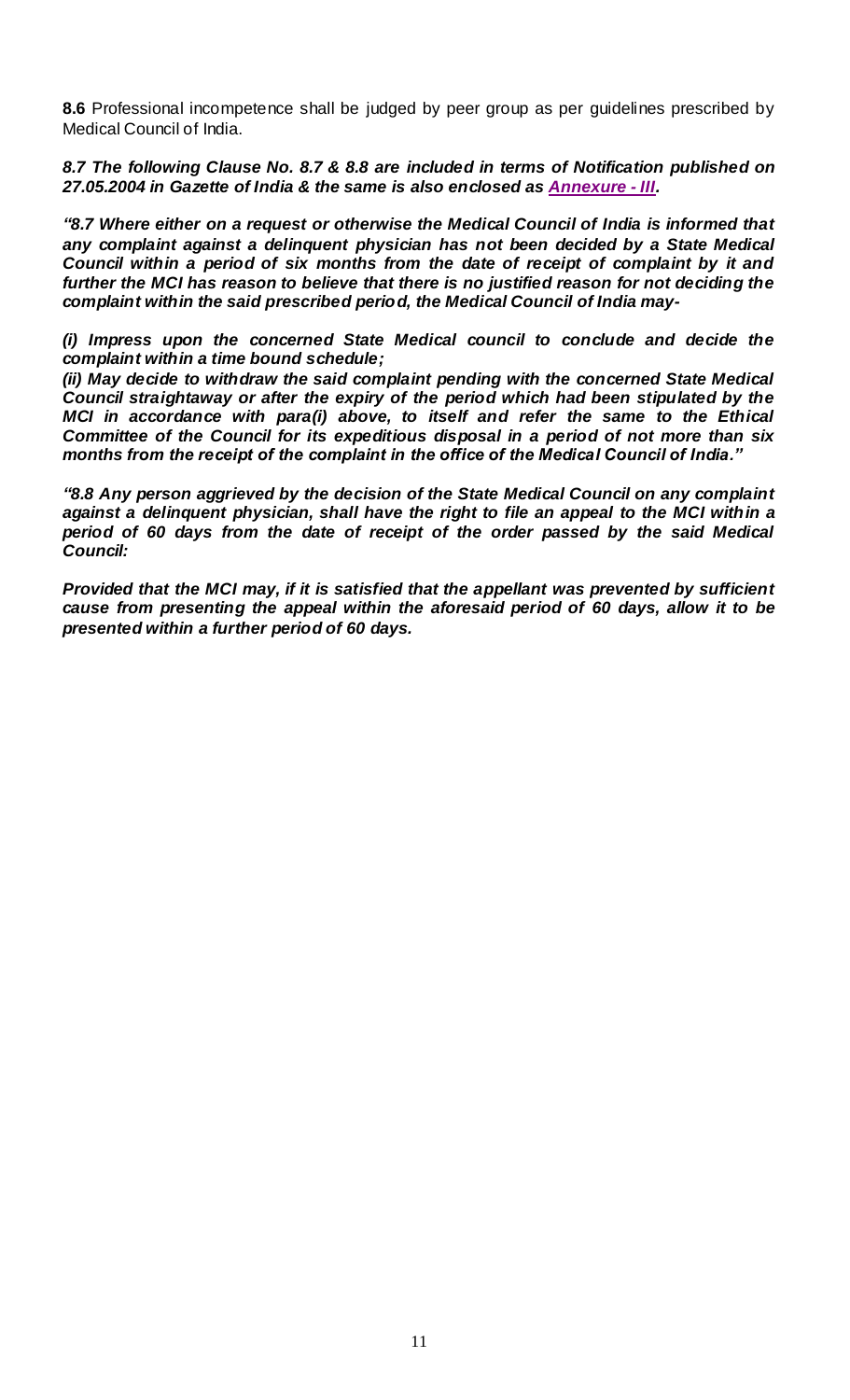# **APPENDIX - 1**

#### **A. DECLARATION**

At the time of registration, each applicant shall be given a copy of the following declaration by the Registrar concerned and the applicant shall read and agree to abide by the same:

- 1) I solemnly pledge myself to consecrate my life to service of humanity.
- 2) Even under threat, I will not use my medical knowledge contrary to the laws of Humanity.
- 3) I will maintain the utmost respect for human life from the time of conception.
- 4) I will not permit considerations of religion, nationality, race, party politics or social standing to intervene between my duty and my patient.
- 5) I will practice my profession with conscience and dignity.
- 6) The health of my patient will be my first consideration.
- 7) I will respect the secrets which are confined in me.
- 8) I will give to my teachers the respect and gratitude which is their due.
- 9) I will maintain by all means in my power, the honour and noble traditions of medical profession.
- 10) I will treat my colleagues with all respect and dignity.
- 11) I shall abide by the code of medical ethics as enunciated in the Indian Medical Council (Professional Conduct, Etiquette and Ethics) Regulations 2002.

I make these promises solemnly, freely and upon my honour.

Signature ……………………………………………… Name ……………………………………………………… Place ……………………………………………………… Address……………………………………………… ……………………… ……………………… ……………………… ……………………… Date …………………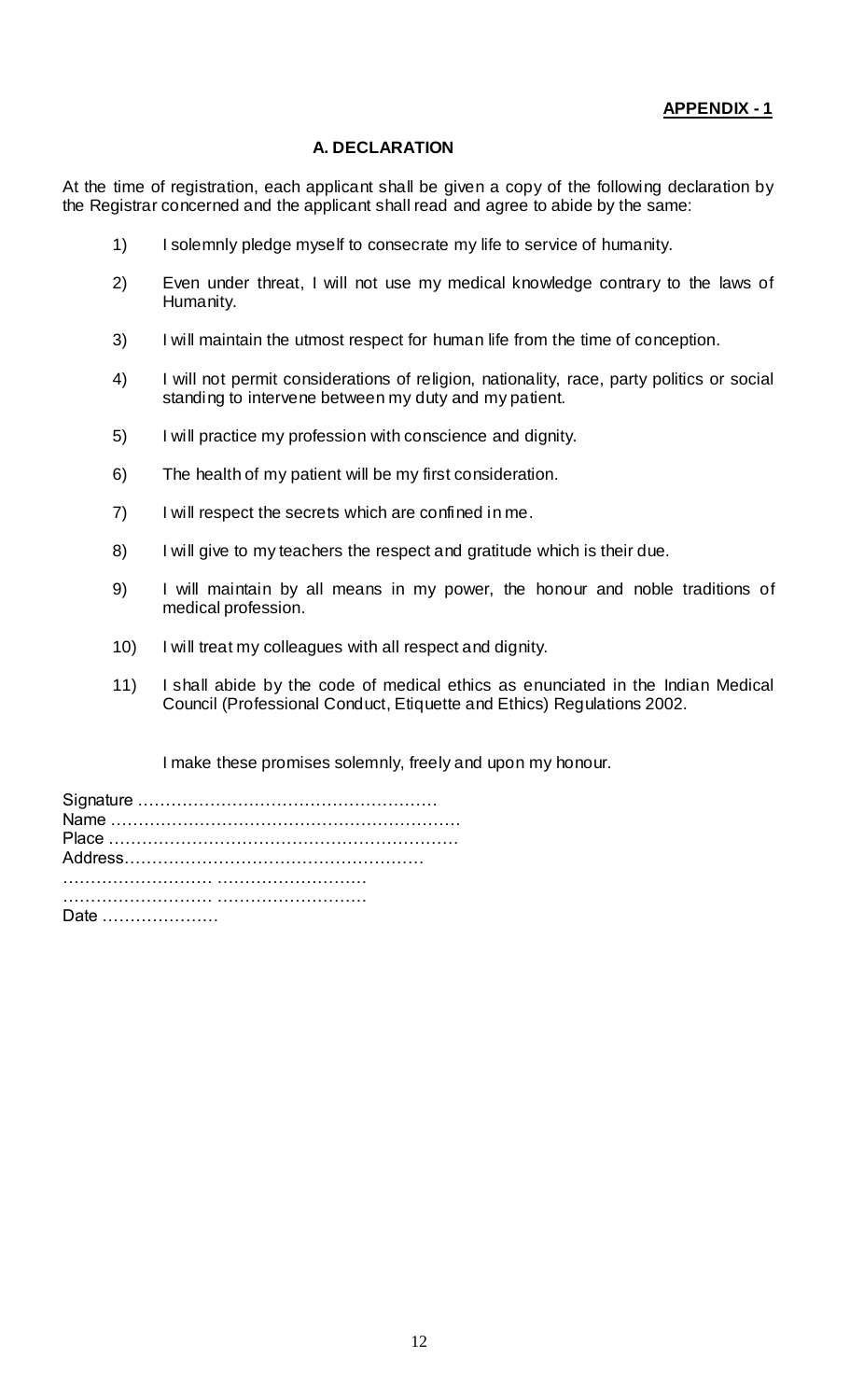#### **APPENDIX – 2**

#### **1. FORM OF CERTIFICATE RECOMMENDED FOR LEAVE OR EXTENSION OR COMMUNICATION OF LEAVE AND FOR FITNESS**

Signature of patient or thumb impression \_\_\_\_\_

To be filled in by the applicant in the presence of the Government Medical Attendant, or Medical Practitioner.

Identification marks:-

| $\mathbf 1$ .                      |                                                                                                                                                                                  |
|------------------------------------|----------------------------------------------------------------------------------------------------------------------------------------------------------------------------------|
| 2.                                 |                                                                                                                                                                                  |
|                                    | after careful examination of the case certify                                                                                                                                    |
| hereby that ________________ whose | signature is given above is suffering from<br>consider that a period of absence from duty of<br>and I<br>with effect from ______________________ is absolutely necessary for the |
| restoration of his health.         |                                                                                                                                                                                  |
|                                    | on restoration of health is now fit to join service.                                                                                                                             |
| Place                              | Signature of Medical attendant.                                                                                                                                                  |

Date \_\_\_\_\_\_\_\_\_\_\_\_\_\_\_\_ Registration No. \_\_\_\_\_\_\_\_\_\_\_\_\_\_\_\_\_\_\_

(Medical Council of India / State Medical Council of ……….....…. State)

**Note:-** The nature and probable duration of the illness should also be specified . This certificate must be accompanied by a brief resume of the case giving the nature of the illness, its symptoms, causes and duration.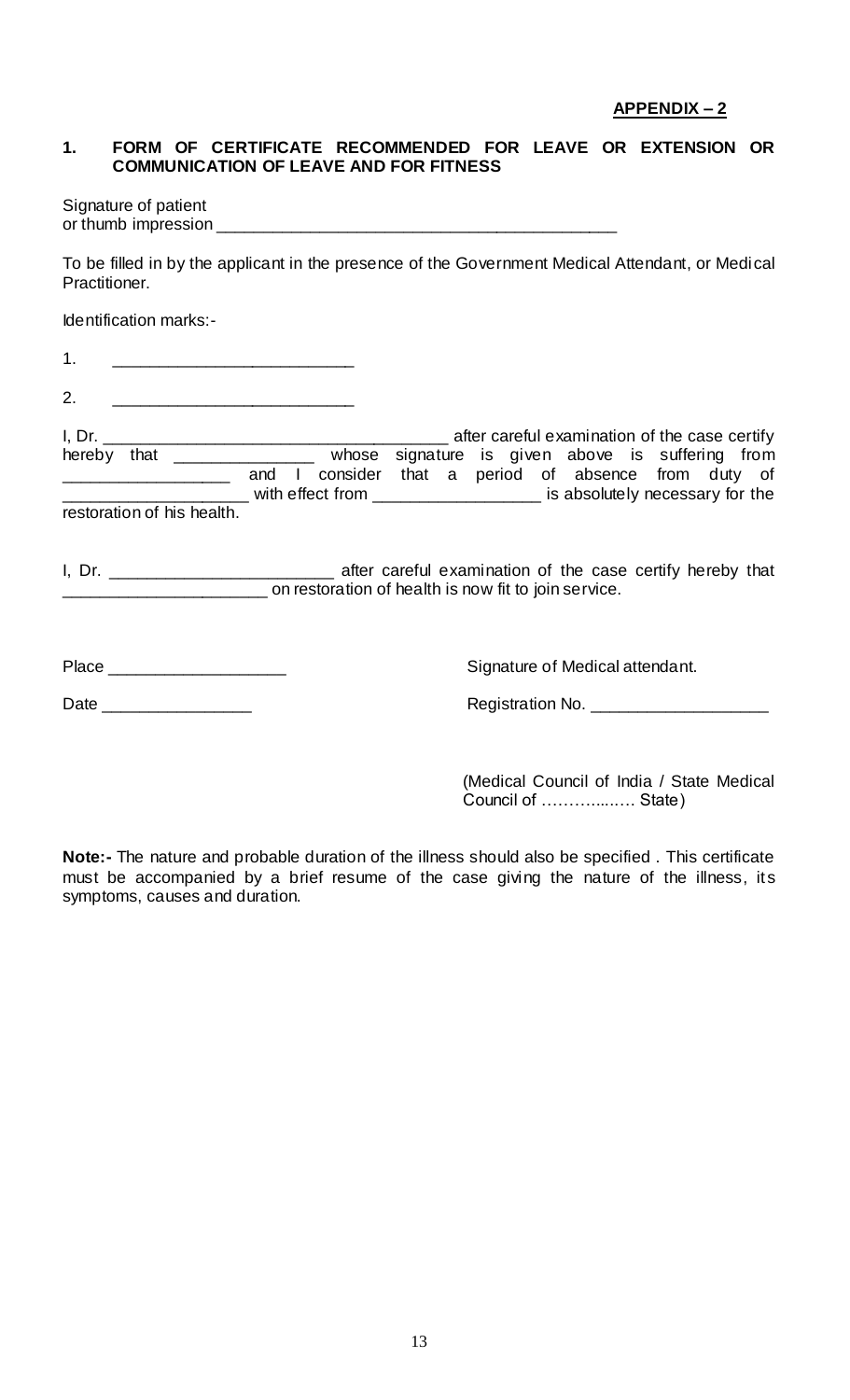### **APPENDIX-3**

### **FORMAT FOR MEDICAL RECORD**

(see regulation 3.1)

| Name of the patient                 |               |
|-------------------------------------|---------------|
| Age                                 |               |
| Sex                                 |               |
| Address                             |               |
| Occupation                          |               |
| Date of 1st visit                   |               |
| Clinical note (summary) of the case |               |
| Prov.: Diagnosis                    |               |
| Investigations advised with reports |               |
| Diagnosis after investigation       |               |
| Advice                              |               |
| Follow up                           |               |
| Date:                               | Observations: |
|                                     |               |

Name of Treating Physician